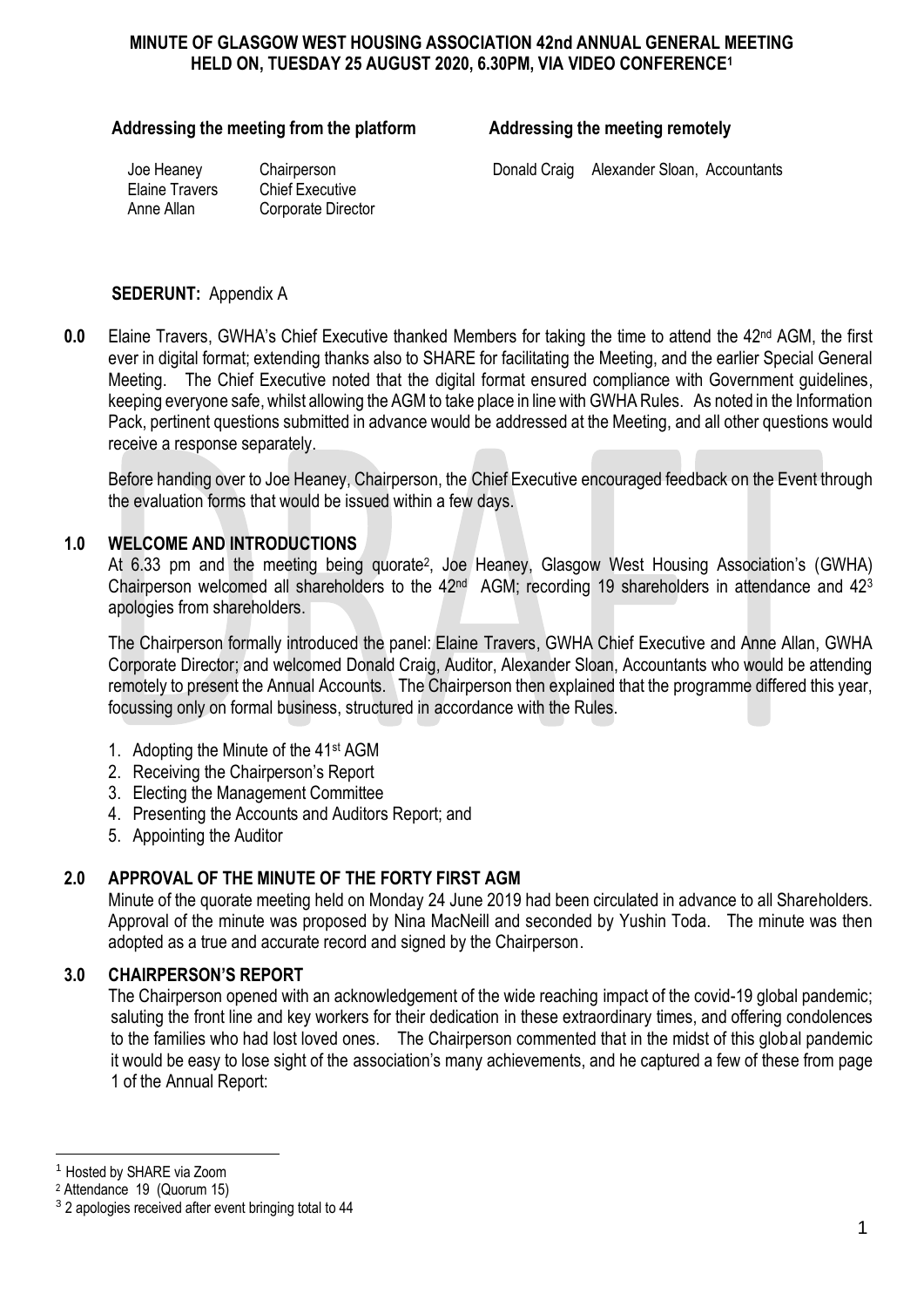- 1. The successful delivery of initiatives including the launch of a repairs partnership with City Building; the pledge to the Chartered Institute of Housing's "Make a Stand" campaign against domestic abuse; and the launch of social media platforms for enhanced communications.
- 2. Prudent investment of the association's resources: over £1m invested in the housing stock, with 90% of properties achieving the SHQS<sup>4</sup> and 70% the EESSH<sup>5</sup>; and £20m+ investment planned for the next five years, following an inevitable period of post-lockdown recovery for the sector and the economy.
- 3. The significance of rent affordability, with Year 1 of the Rent Restructuring programme delivering affordable rents for 99% of GWHA households; and with almost 200 tenants (13.4%) responding to the annual rent review consultation; and 70% of those households supporting the rent proposal translating to an average 2.2% increase from 28th March 2020.
- 4. The link between rent payments and service provision, and the critical role of our in-house tenancy sustainment team in supporting tenants, many of whom are grappling with the benefits system for the first time as the country enters a period of recession.
- 5. Projects at Corunna Street and Burnbank House (the latter a collaboration with Queenscross Housing Association) moving at a pace that reflects the complexities of these sites; and whilst the Dover Street development has been delayed due to complex and protracted contractual negotiations and Covid-19 impact, the association remain optimistic that this development will be delivered by GWHA.
- 6. The Management Committee's important role in leading the organisation, in setting strategic direction, and in ensuring robust governance and compliance with the many statutory and regulatory requirements: with a refreshed mission statement; a "compliant" Annual Assurance Statement endorsed by the Scottish Housing Regulator; HR; and revised Rules a few examples of the work undertaken by the MC in the last year.

In closing, the Chairperson thanked his fellow Management Committee Members for their unwavering commitment and voluntary service; acknowledging in particular Moira Wadsworth and Jim Michael who are retiring with a combined 73 years' service. He also recorded thanks to Members attending the AGM, and to those who had participated in GWHA's consultative events and/or had provided feedback throughout the year. He acknowledged the importance of these partnerships in ensuring we continually learn, improve and build on the high standards our service users rightfully expect, and he encouraged Members to consider participation in the Committee Training Forum and nomination to Management Committee to influence service priorities and activities.

## **4.0 ELECTION OF THE MANAGEMENT COMMITTEE 2020/21**

The Chairperson handed over to Elaine Travers, Chief Executive to introduce Members standing for election to the Management Committee and those who were continuing service. Members noted Steve Jenkins' and Hanif Mirza's retirement from Committee during the year, thanking them for their service to GWHA and wishing them both well.

In accordance with rule 39.2, one third of current Committee Members stood down immediately before the AGM, along with those who had been appointed to fill casual vacancies. Three Committee Members standing down and not seeking re-election were: Jim Michael, Moira Wadsworth and Tony Keane; and the one casual vacancy seeking re-election was Susan Mosedale. Two nominations were received in accordance with Rule 40.2: Anila Ali and Billy Robertson.

With six Members continuing service: Joe Heaney, Joginder Makar; Nina MacNeill, Yushin Toda, Anne Campbell and Issie Gracie, the Chairperson declared the three Members duly elected, without the need for a ballot.

The Management Committee for 2020/21 was confirmed as: Anila Ali; Anne Campbell; Issi Gracie; Joe Heaney; Nina MacNeill; Joginder Makar; Susan Mosedale; Billy Robertson and Yushin Toda.

The Chief Executive echoed the Chairperson's earlier message, encouraging anyone interested in finding out more about joining the Management Committee to contact the office. She then handed back to the Chairperson.

<sup>4</sup> Scottish Housing Quality Standard

1

<sup>5</sup> Energy Efficiency Standard for Social Housing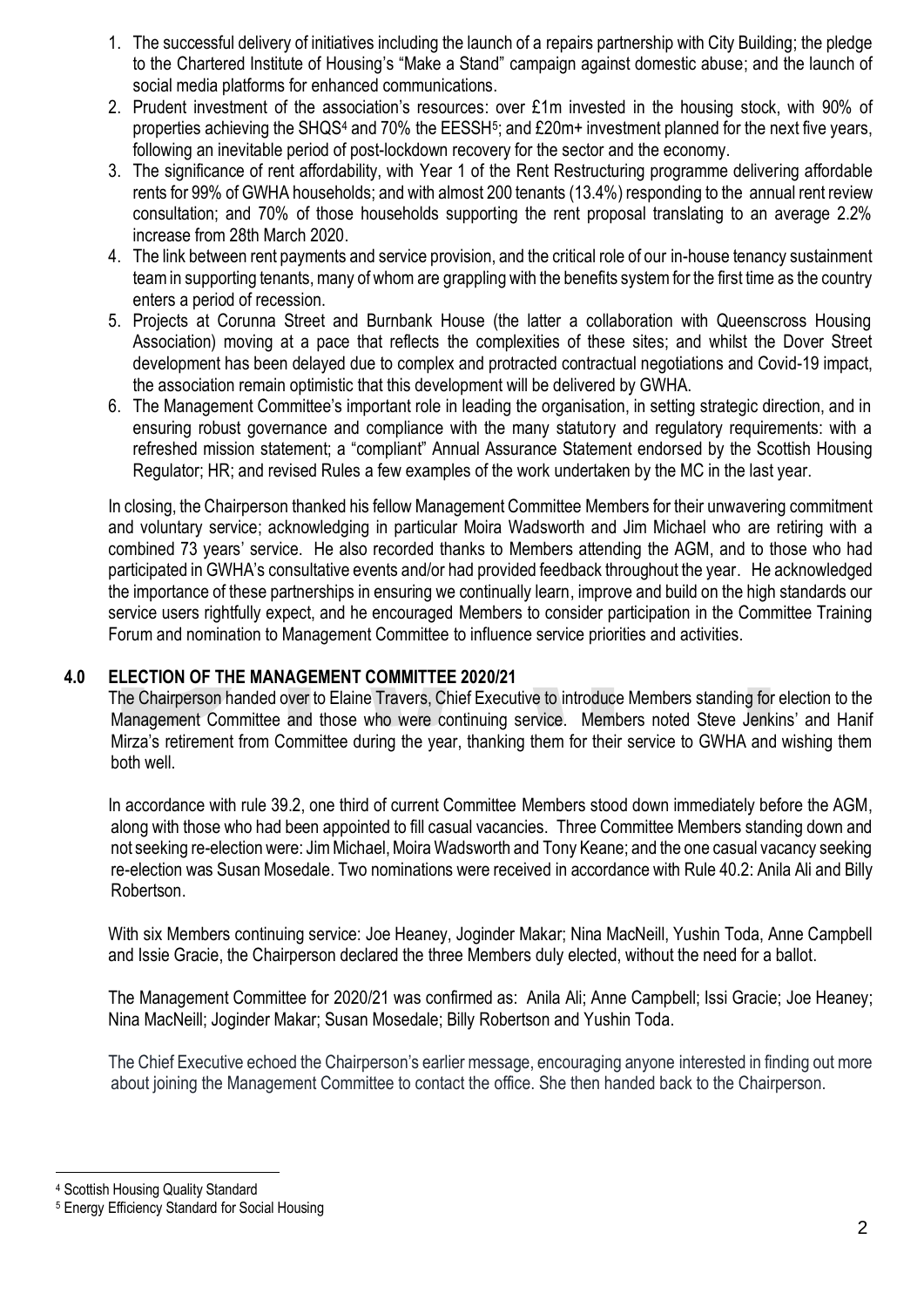## **5.0 RECEIVE THE AUDITED ACCOUNTS FOR THE YEAR ENDED 31 MARCH 2020**

The Chairperson confirmed that in accordance with the Rules, the Annual Accounts had been approved by GWHA's Management Committee Meeting 23/06/20; and were presented to the meeting. He introduced Donald Craig of Alexander Sloan, Accountants and advised that questions received in relation to the accounts would be addressed after the presentation:

Directing Members to their copies of the accounts, Donald Craig highlighted key points, including:

Income: Principal income is from rents £6.6m (84%) increased by 2.2% on the previous year. Amortised grants (13%) accounts for the majority of the remaining income.

Expenditure: Principal costs are attributed to managing and maintaining properties: management £2.7m (42%) and maintenance £1.9m (30%) of total expenditure

Total Revenue for the year was £7.7m. Operating Costs amounted to £6m, resulting in an operating surplus of £1.7m. The overall surplus for the year, after adjusting for interest received/paid and gain on sale was £1.97m. Revaluation of the SHAPS pension scheme posted a surplus of £1.085m. The auditor stressed that this is not cash.

Balance sheet: Strong balance sheet, financially very sound. Net value of housing properties £37m; Net current Assets £24.8m. Revaluation of the pension scheme changed the £1.164m deficit at March 2019 into a nil position.

Donald Craig then referred to the principal Auditors report, confirming the auditors are satisfied that:

- 1. the accounts give a true and fair view
- 2. the accounts are prepared in accordance with relevant rules and regulations
- 3. proper books and records are kept by the Association
- 4. satisfactory system of controls and procedures
- 5. unqualified audit opinion

Members were reminded that GWHA's finance team prepare the accounts, and the auditor's job is to audit them. He was pleased to present an unqualified audit report and clean management letter confirming everything is in order, proper books and records are kept and efficient systems of financial and internal control are in place.

- **Q1.** Over the last two years GWHA annual accounts have referred to "affordable" rather than "social" rents. "Affordable" rents are in fact 20% higher according to Joseph Rowntree Foundation than "social" rents. GWHA is a Social Housing Association. Given the surplus of over £1m why can rents not be maintained at the appropriate level?
- A1. GWHA rents are set in line with our Rent Policy which takes account of (a) our costs (b) affordability and (c) comparability. In 2017 the Scottish Federation of Housing Association's (SFHA) "moderate incomes" approach to assessing rent affordability was adopted; and 99% of GWHA's current rents are assessed to be affordable against the more challenging of the two affordability measures. The Management Committee are satisfied that GWHA rents are affordable for social housing tenants on Scottish Secure Tenancies, and that the current rent restructuring process will further serve to ensure consistency, equality and transparency in rent setting.
- **Q2** What percentage of GWHA pay "service Charges"?
- A2 In 2020/21, 75% of GWHA tenants pay service charges, in comparison to 46% in the previous year, with the number increasing due to the rent restructuring process whereby certain charges are now identified separately from the rent in Hyndland and St Vincent Terrace.
- **Q3** Is the income from "service charges receivable" retained by GWHA or passed to the Services Provider?
- A3 97% of service charges receivable income is passed on to service provider.
- **Q4** West of Scotland Housing Association (WoSHA) is an organisation providing social housing. (a) What proportion of tenants pay "social housing rent" as opposed to "affordable rent"?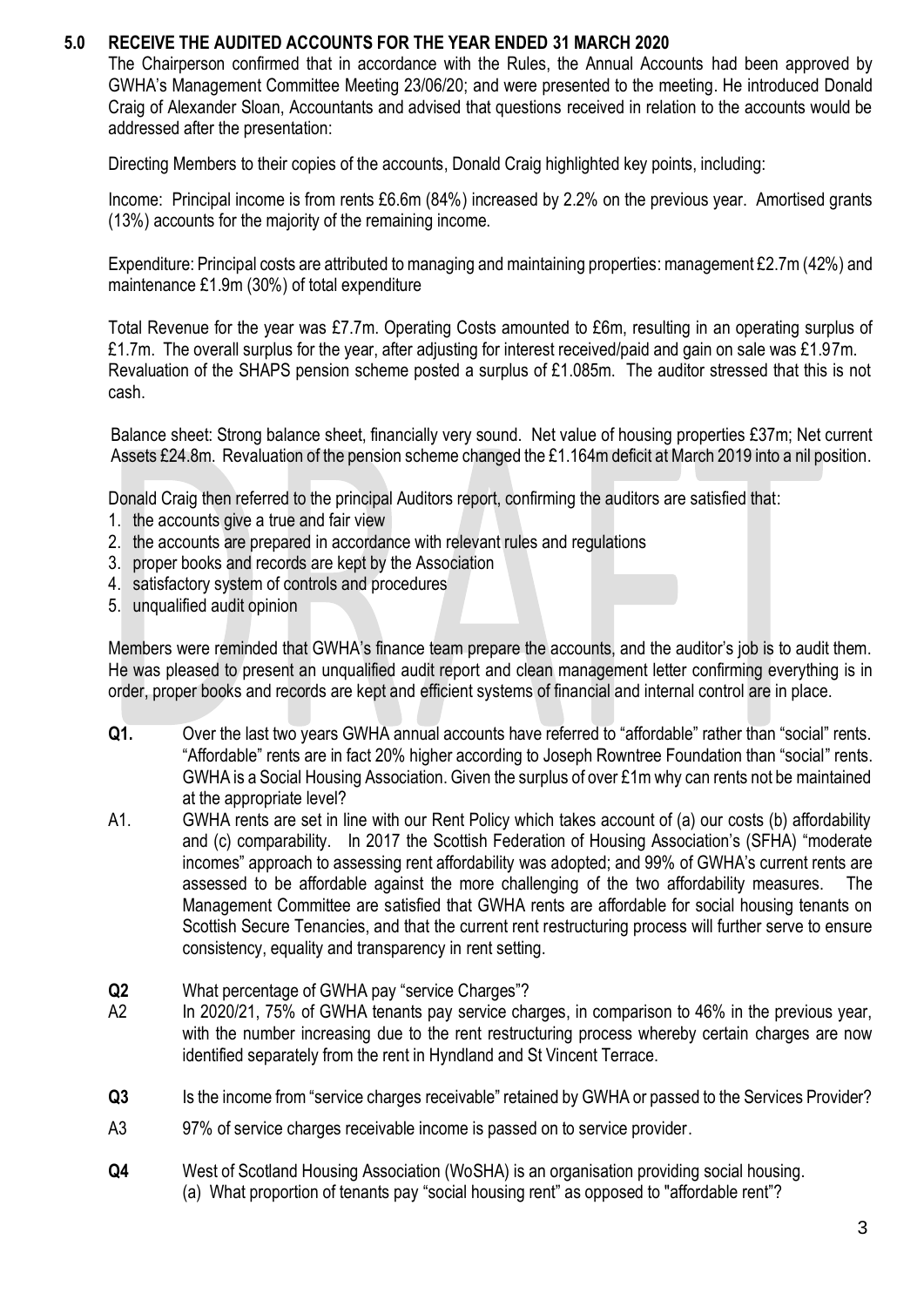- (b) How are they determined?
- A4 Questions 4 6 refer to WoSHA and this is presumed to be an error
	- (a) The rent payable by c. 60 GWHA tenants (5% of total tenancies) are set by the Rent Registration Service. The remaining 95% of rents are set directly by GWHA in line with the Rent Policy.
	- (b) As outlined in the response to Q1, the rents payable by GWHA tenants on Scottish Secure Tenancies are social rents. The rents are set by GWHA, and the annual rent review takes account of costs, affordability and comparability.

- **Q5** Factoring: A subdivision of factoring is normally to allow housing associations to factor properties they do not own.
	- (a) How many calls out of the total are from properties not owned by WoSHA?
	- (b) Are repairs to its own property under the separate factoring arrangements?
- A5 Glasgow West Enterprises was established in 2010 as a subsidiary of GWHA. At the end of March 2020 GWEn factored 580 non-GWHA residential and commercial premises.
	- (a) Statistics on GWHA v GWEn calls are not collected.
	- (b) From April 2020, GWEn is the nominated contracting entity for all common repairs in mixed tenure properties where there are GWHA and non-GWHA properties.

(c)

 $(c)$ 

- **Q6** Service charges.
	- (a) How and why are these charged in addition to rent?
	- (b) What proportion of tenants are charged?
	- (c) Are any of them paying social rent?
	- (d) On what basis are tenants selected to pay service charges?
- A6 (a) Service charges are applied for services that are provided in addition to the rent. The most common examples are stair-cleaning and back-court/garden maintenance.
	- (b) In 2020/21, 75% of GWHA tenants pay service charges. As indicated at Q4 95% of all GWHA rents are social rents set directly by GWHA for tenants on Scottish Secure Tenancy Agreements. The remaining 5% of rents are set by the Rent Registration Service.
	- (c) The principles applied by GWHA for setting service charges apply to both.
	- (d) For new build developments service charges are introduced as standard. In our traditional tenemental properties, service charges have been in place, in some cases, for around 25-30 years. In some instances residents have approached the Association to request the introduction of services, and in other cases, for example, where there is conflict over stair cleaning/back-court maintenance, the association may encourage the introduction of services.

The Chairperson thanked Donald Craig and his team; and Anne Allan and her team for their industrious efforts; delivering an efficient turnaround of the accounts, within a very tight timescale. Members were informed of Anne Allan's impending retirement after 26 years of dedicated service and the Chairperson wished her well on behalf of the committee and staff.

## **6.0 APPOINTMENT OF AUDITORS FOR 2020/21**

The Chairperson invited a formal proposal to reappoint Alexander Sloan & Company. This proposal was moved by Nina MacNeill; seconded by Yushin Toda.

# **7.0 CLOSE**

In closing the Chairperson again extended his thanks to Members present for taking the time to attend the meeting; tenants who have contributed to consultative forums over the year and the voluntary Management Committee and staff Members for their good work throughout the year.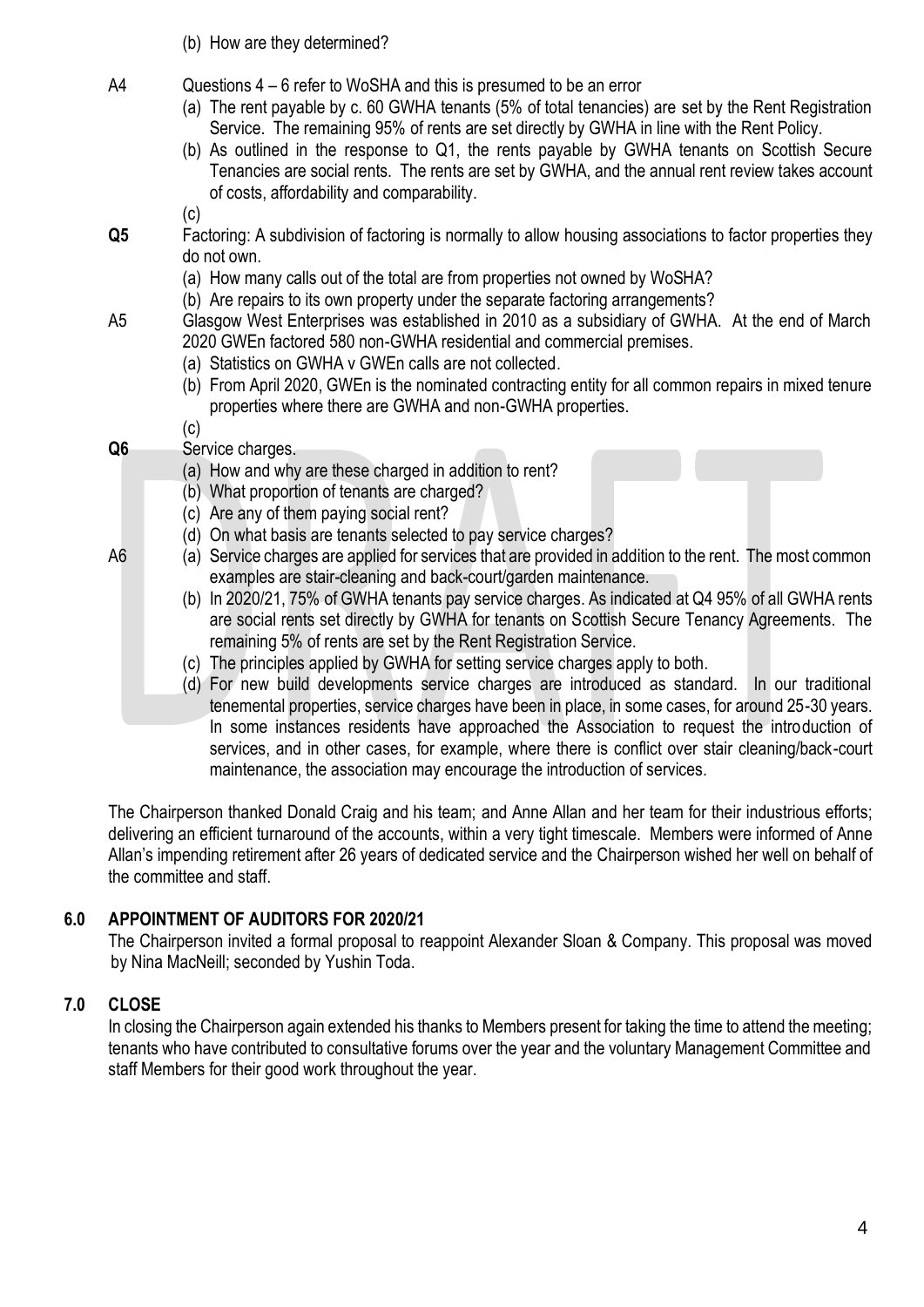# GWHA ANNUAL GENERAL MEETING TUESDAY 25/08/20 **APPENDIX A**

| <b>SEDERUNT</b> |                |     | <b>OBSERVERS</b> |              |  |
|-----------------|----------------|-----|------------------|--------------|--|
| A               | Ali            | 987 |                  | No Observers |  |
| Τ               | Anwar          | 828 |                  |              |  |
| A               | Campbell       | 980 |                  |              |  |
| S               | Carmichael     | 960 |                  |              |  |
| $\mathsf{I}$    | Gracie         | 984 |                  |              |  |
| J               | Heaney         | 927 |                  |              |  |
| L               | Hegarty        | 974 | (by proxy)       |              |  |
| M               | Hegarty        | 973 | (by proxy)       |              |  |
| P               | MacLeod        | 942 | (by proxy)       |              |  |
| D               | MacNeill       | 941 |                  |              |  |
| J               | Makar          | 453 |                  |              |  |
| K               | McMinigal      | 979 |                  |              |  |
| S               | Mosedale       | 936 |                  |              |  |
| W               | Robertson      | 988 |                  |              |  |
| B               | <b>Stewart</b> | 872 |                  |              |  |
| D               | Tognarelli     | 977 |                  |              |  |
| Y               | Toda           | 789 |                  |              |  |
| M               | Wadsworth      | 189 |                  |              |  |
| G               | Yadav          | 986 |                  |              |  |
|                 |                |     |                  |              |  |
|                 | <b>TOTAL</b>   | 19  |                  |              |  |
|                 |                |     |                  |              |  |
|                 |                |     |                  |              |  |
|                 |                |     |                  |              |  |
|                 |                |     |                  |              |  |